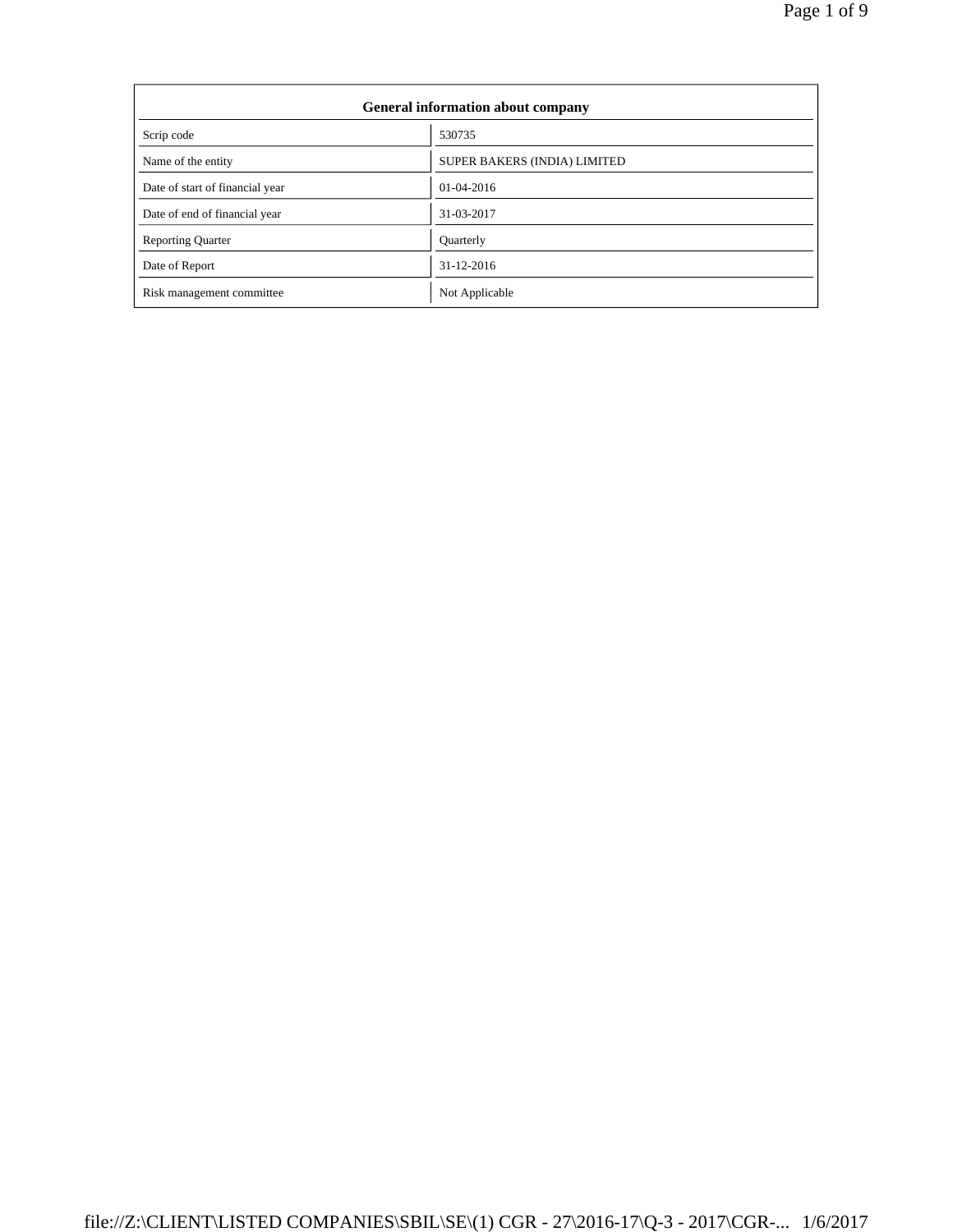|    | <b>Annexure I</b>                                              |                                 |            |            |                                                                                      |                               |                               |                                                                      |                      |                                            |                                                                                                                                                    |                                                                                                                                                                              |                                                                                                                                                                                                               |              |
|----|----------------------------------------------------------------|---------------------------------|------------|------------|--------------------------------------------------------------------------------------|-------------------------------|-------------------------------|----------------------------------------------------------------------|----------------------|--------------------------------------------|----------------------------------------------------------------------------------------------------------------------------------------------------|------------------------------------------------------------------------------------------------------------------------------------------------------------------------------|---------------------------------------------------------------------------------------------------------------------------------------------------------------------------------------------------------------|--------------|
|    | Annexure I to be submitted by listed entity on quarterly basis |                                 |            |            |                                                                                      |                               |                               |                                                                      |                      |                                            |                                                                                                                                                    |                                                                                                                                                                              |                                                                                                                                                                                                               |              |
|    | <b>I. Composition of Board of Directors</b>                    |                                 |            |            |                                                                                      |                               |                               |                                                                      |                      |                                            |                                                                                                                                                    |                                                                                                                                                                              |                                                                                                                                                                                                               |              |
|    |                                                                |                                 |            |            |                                                                                      |                               |                               | Disclosure of notes on composition of board of directors explanatory |                      |                                            |                                                                                                                                                    |                                                                                                                                                                              |                                                                                                                                                                                                               |              |
|    |                                                                |                                 |            |            | Is there any change in information of board of directors compare to previous quarter |                               |                               |                                                                      |                      |                                            |                                                                                                                                                    | Yes                                                                                                                                                                          |                                                                                                                                                                                                               |              |
| Sr | Title<br>(Mr)<br>Ms)                                           | Name of<br>the<br>Director      | PAN        | <b>DIN</b> | Category 1<br>of directors                                                           | Category<br>2 of<br>directors | Category<br>3 of<br>directors | Date of<br>appointment<br>in the<br>current term                     | Date of<br>cessation | Tenure<br>of<br>director<br>(in<br>months) | No of<br>Directorship<br>in listed<br>entities<br>including<br>this listed<br>entity (Refer<br>Regulation<br>$25(1)$ of<br>Listing<br>Regulations) | Number<br>of<br>memberships<br>in Audit/<br>Stakeholder<br>Committee<br>(s) including<br>this listed<br>entity (Refer<br>Regulation<br>$26(1)$ of<br>Listing<br>Regulations) | No of<br>post of<br>Chairperson<br>in Audit/<br>Stakeholder<br>Committee<br>held in<br>listed<br>entities<br>including<br>this listed<br>entity (Refer<br>Regulation<br>$26(1)$ of<br>Listing<br>Regulations) | <b>Notes</b> |
|    | Mr                                                             | <b>ISHWAR</b><br><b>HEMNANI</b> | AAXPH2455F | 07656618   | Non-<br>Executive -<br>Independent<br>Director                                       | Not<br>Applicable             |                               | 14-11-2016                                                           |                      | 60                                         | $\mathbf{0}$                                                                                                                                       | $\mathbf{0}$                                                                                                                                                                 | $\Omega$                                                                                                                                                                                                      |              |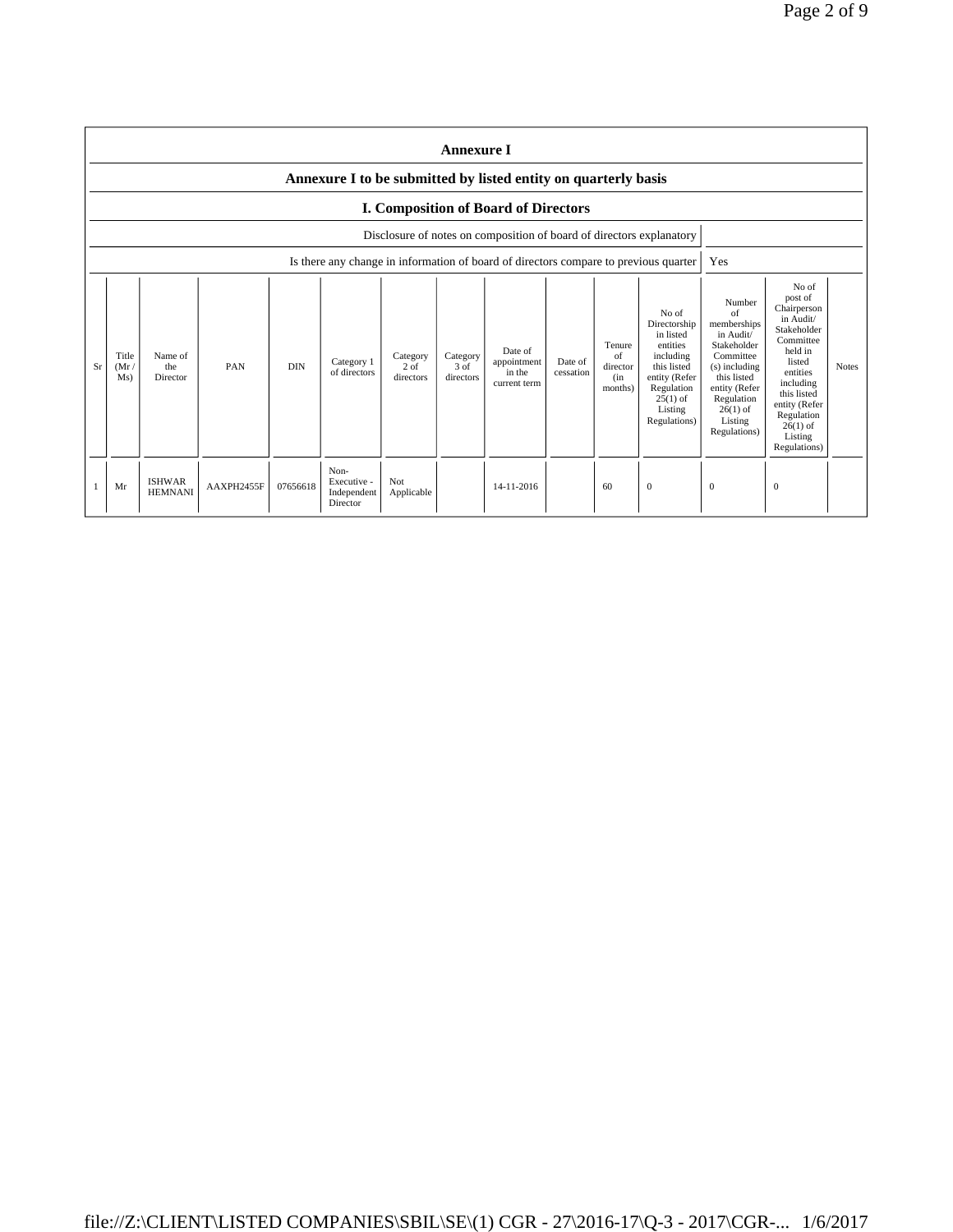| <b>Annexure 1</b>                                                                 |  |  |  |  |
|-----------------------------------------------------------------------------------|--|--|--|--|
| <b>II. Composition of Committees</b>                                              |  |  |  |  |
| Disclosure of notes on composition of committees explanatory                      |  |  |  |  |
| Is there any change in information of committees compare to previous quarter   No |  |  |  |  |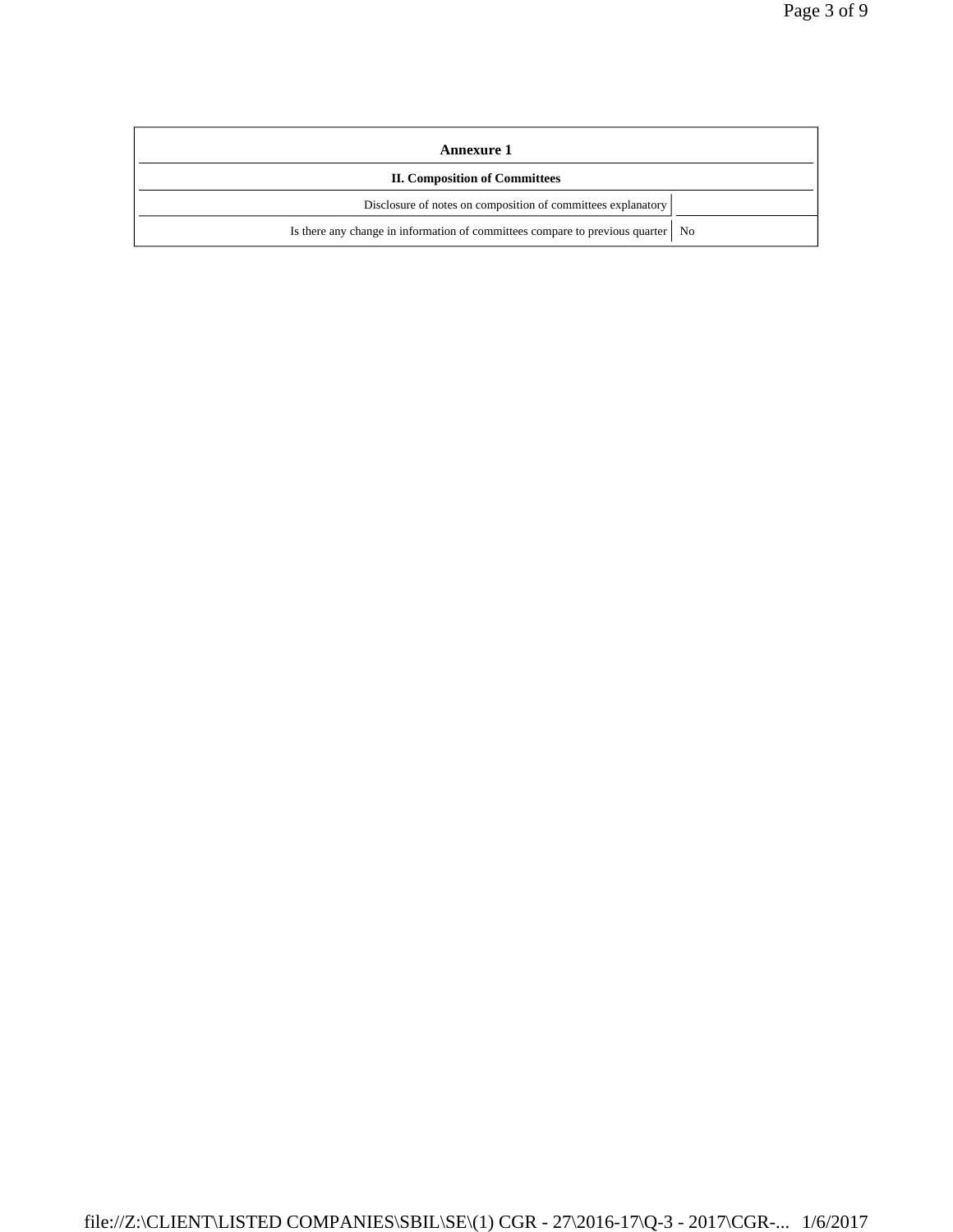|    | <b>Annexure 1</b>                                                |                                                         |                                                                |  |  |  |  |
|----|------------------------------------------------------------------|---------------------------------------------------------|----------------------------------------------------------------|--|--|--|--|
|    | <b>Annexure 1</b>                                                |                                                         |                                                                |  |  |  |  |
|    | <b>III.</b> Meeting of Board of Directors                        |                                                         |                                                                |  |  |  |  |
|    | Disclosure of notes on meeting of board of directors explanatory |                                                         |                                                                |  |  |  |  |
| Sr | $Date(s)$ of meeting (if any) in the<br>previous quarter         | $Date(s)$ of meeting (if any) in the<br>current quarter | Maximum gap between any two consecutive (in<br>number of days) |  |  |  |  |
|    | 12-08-2016                                                       |                                                         |                                                                |  |  |  |  |
| っ  |                                                                  | 12-11-2016                                              | 91                                                             |  |  |  |  |
| 3  |                                                                  | 14-11-2016                                              |                                                                |  |  |  |  |
| 4  |                                                                  | 23-11-2016                                              | 8                                                              |  |  |  |  |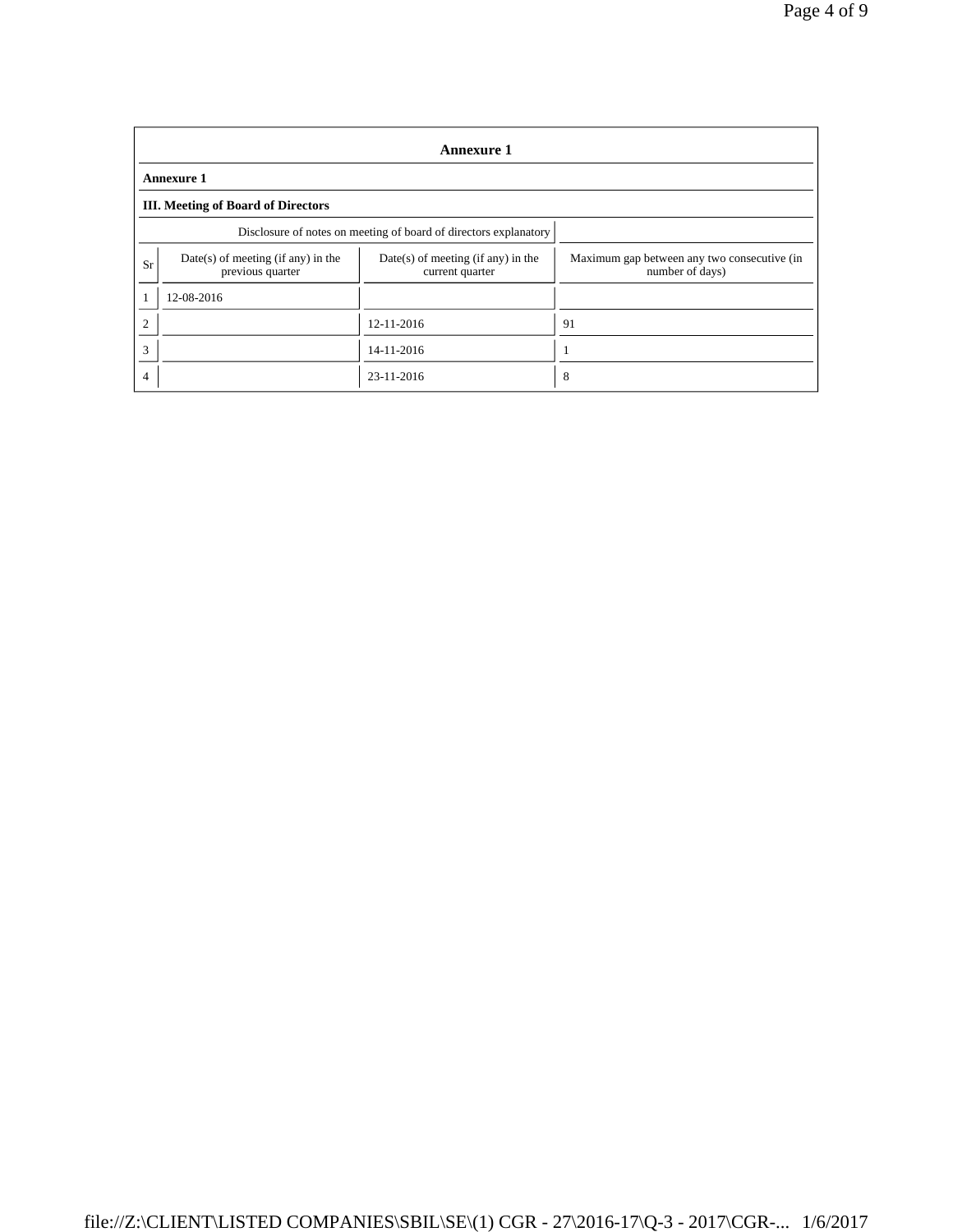|    | <b>Annexure 1</b>                                |                                                                        |                                                     |                                           |                                                                        |                                                                                  |                               |  |
|----|--------------------------------------------------|------------------------------------------------------------------------|-----------------------------------------------------|-------------------------------------------|------------------------------------------------------------------------|----------------------------------------------------------------------------------|-------------------------------|--|
|    | <b>IV. Meeting of Committees</b>                 |                                                                        |                                                     |                                           |                                                                        |                                                                                  |                               |  |
|    |                                                  |                                                                        |                                                     |                                           |                                                                        | Disclosure of notes on meeting of committees explanatory                         |                               |  |
| Sr | Name of<br>Committee                             | $Date(s)$ of<br>meeting of the<br>committee in the<br>relevant quarter | Whether<br>requirement of<br>Ouorum met<br>(Yes/No) | Requirement of<br>Ouorum met<br>(details) | $Date(s)$ of<br>meeting of the<br>committee in the<br>previous quarter | Maximum gap<br>between any two<br>consecutive<br>meetings (in<br>number of days) | Name of<br>other<br>committee |  |
| 1  | Audit<br>Committee                               | 12-11-2016                                                             | Yes                                                 |                                           | 12-08-2016                                                             | 91                                                                               |                               |  |
| 2  | <b>Stakeholders</b><br>Relationship<br>Committee | $12 - 11 - 2016$                                                       | <b>Yes</b>                                          |                                           | 12-08-2016                                                             | 91                                                                               |                               |  |
| 3  | Nomination and<br>remuneration<br>committee      | 14-11-2016                                                             | Yes                                                 |                                           |                                                                        |                                                                                  |                               |  |
| 4  | Nomination and<br>remuneration<br>committee      | 23-11-2016                                                             | Yes                                                 |                                           |                                                                        |                                                                                  |                               |  |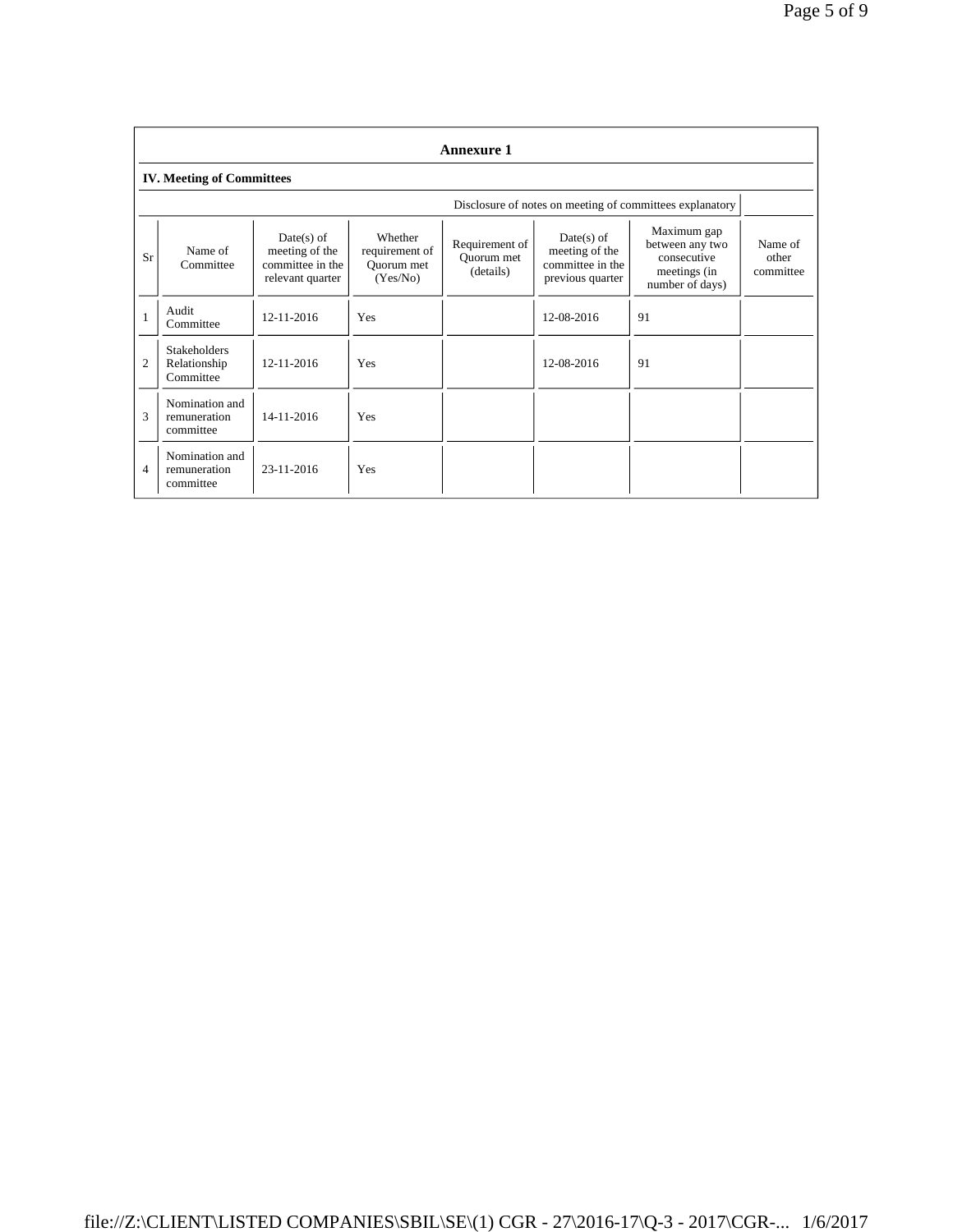| Annexure 1                           |                                                                                                                   |           |  |  |  |  |
|--------------------------------------|-------------------------------------------------------------------------------------------------------------------|-----------|--|--|--|--|
| <b>V. Related Party Transactions</b> |                                                                                                                   |           |  |  |  |  |
| Sr                                   | If status is "No" details of non-<br>Compliance status<br>Subject<br>(Yes/No/NA)<br>compliance may be given here. |           |  |  |  |  |
|                                      | Whether prior approval of audit committee obtained                                                                | Yes       |  |  |  |  |
|                                      | Whether shareholder approval obtained for material RPT                                                            | <b>NA</b> |  |  |  |  |
| 3                                    | Whether details of RPT entered into pursuant to omnibus<br>approval have been reviewed by Audit Committee         | <b>NA</b> |  |  |  |  |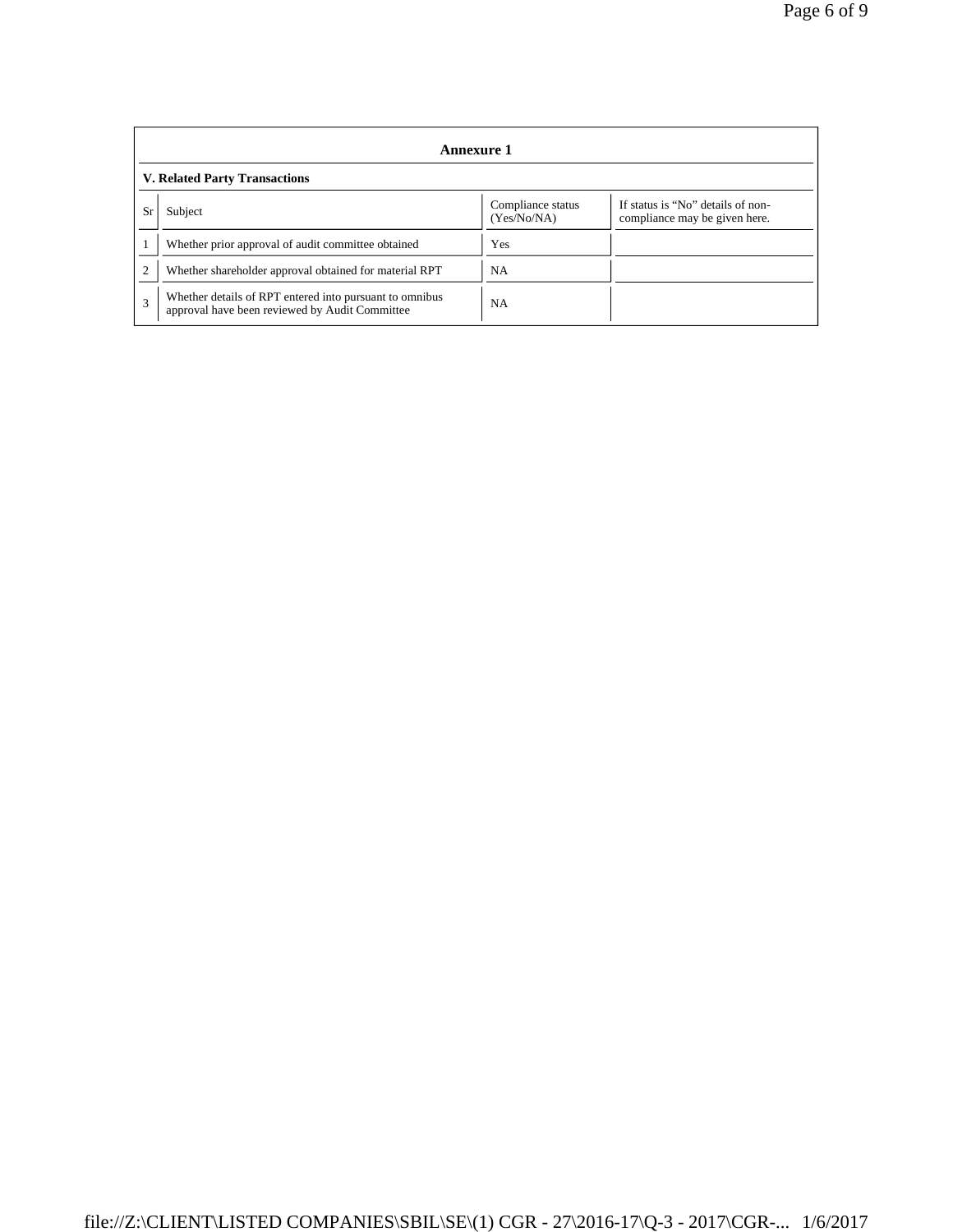|                | <b>Annexure 1</b>                                                                                                                                                                                               |                               |  |  |  |  |  |
|----------------|-----------------------------------------------------------------------------------------------------------------------------------------------------------------------------------------------------------------|-------------------------------|--|--|--|--|--|
|                | <b>VI.</b> Affirmations                                                                                                                                                                                         |                               |  |  |  |  |  |
| Sr             | Subject                                                                                                                                                                                                         | Compliance status<br>(Yes/No) |  |  |  |  |  |
| 1              | The composition of Board of Directors is in terms of SEBI (Listing obligations and disclosure requirements)<br>Regulations, 2015                                                                                | Yes                           |  |  |  |  |  |
| $\overline{2}$ | The composition of the following committees is in terms of SEBI(Listing obligations and disclosure<br>requirements) Regulations, 2015 a. Audit Committee                                                        | Yes                           |  |  |  |  |  |
| $\mathbf{3}$   | The composition of the following committees is in terms of SEBI(Listing obligations and disclosure<br>requirements) Regulations, 2015. b. Nomination & remuneration committee                                   | Yes                           |  |  |  |  |  |
| 4              | The composition of the following committees is in terms of SEBI(Listing obligations and disclosure<br>requirements) Regulations, 2015. c. Stakeholders relationship committee                                   | Yes                           |  |  |  |  |  |
| 5              | The composition of the following committees is in terms of SEBI(Listing obligations and disclosure<br>requirements) Regulations, 2015. d. Risk management committee (applicable to the top 100 listed entities) | <b>NA</b>                     |  |  |  |  |  |
| 6              | The committee members have been made aware of their powers, role and responsibilities as specified in SEBI<br>(Listing obligations and disclosure requirements) Regulations, 2015.                              | Yes                           |  |  |  |  |  |
| $\overline{7}$ | The meetings of the board of directors and the above committees have been conducted in the manner as<br>specified in SEBI (Listing obligations and disclosure requirements) Regulations, 2015.                  | Yes                           |  |  |  |  |  |
| 8              | This report and/or the report submitted in the previous quarter has been placed before Board of Directors.                                                                                                      | Yes                           |  |  |  |  |  |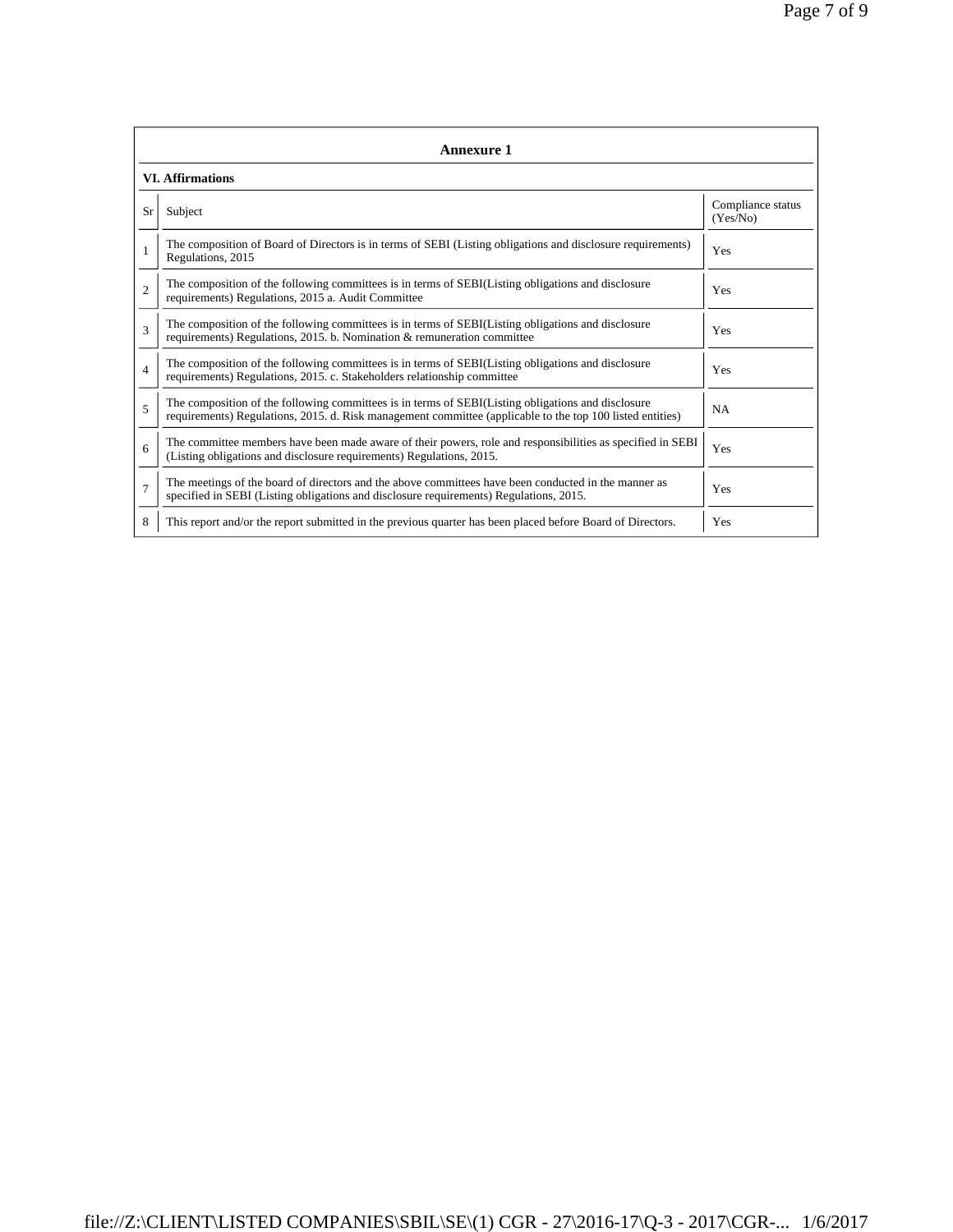| <b>Signatory Details</b> |                          |  |  |  |
|--------------------------|--------------------------|--|--|--|
| Name of signatory        | ANIL S. AHUJA            |  |  |  |
| Designation of person    | <b>Managing Director</b> |  |  |  |
| Place                    | <b>AHMEDABAD</b>         |  |  |  |
| Date                     | 06-01-2017               |  |  |  |